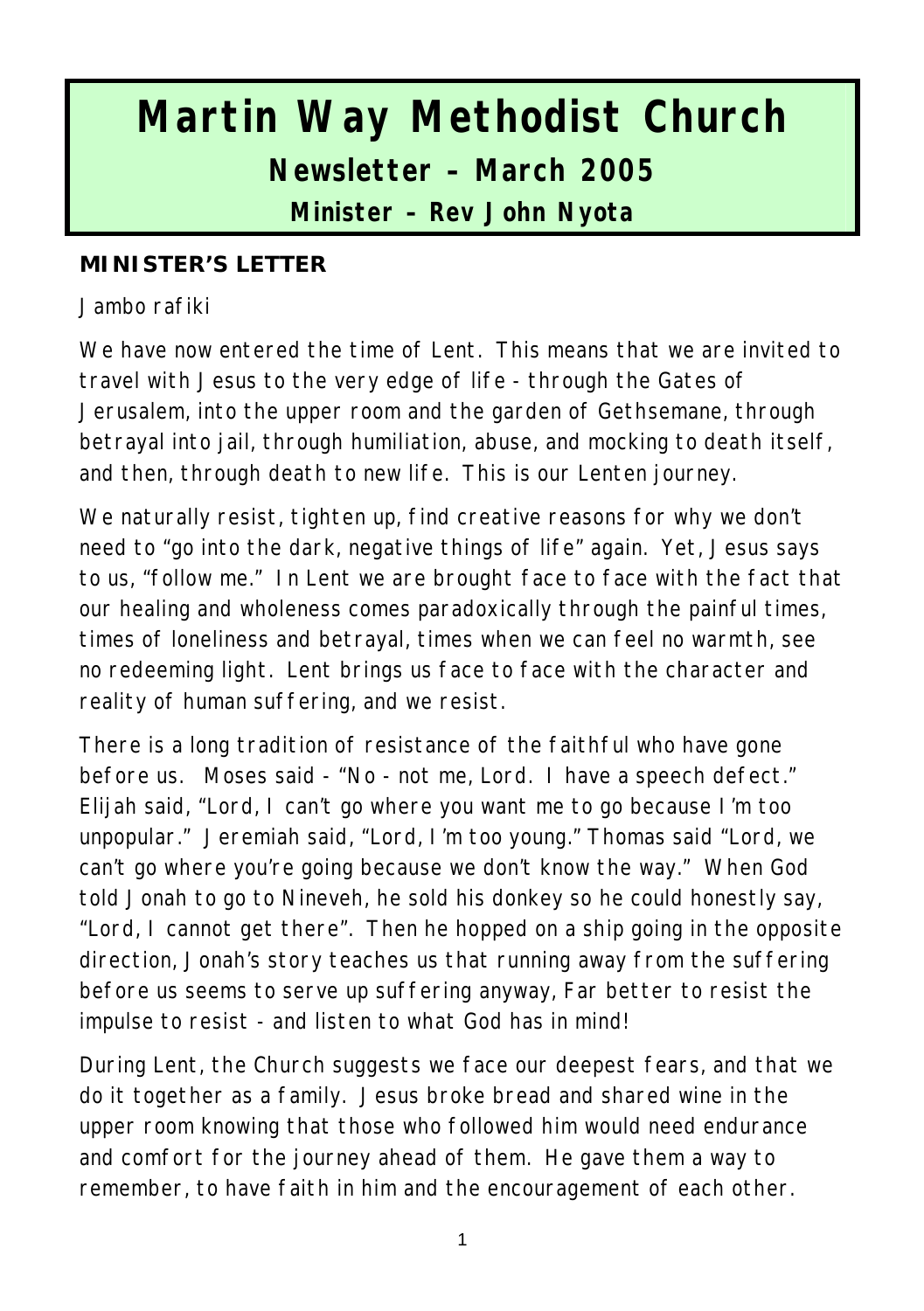And, friends, Jesus wants us to keep on the journey - to endure - because it will lead us to a new freedom and Life beyond our imagination.

We resist this journey with Jesus to the cross because we fear coming face to face with the edge of some darkness, some catastrophic loss, something too great to bear. Lent is hard, but we do not go the road alone... we go together and with Jesus. "Come on! You can make it. Just one step at a time. We're almost there. Here, take my hand. I know, I'm afraid too, but do you not remember... ?" But what are the conditions? None; ooops, perhaps one, this one: TURN, TURN, and TURN. If you are over 50, you probably remember a folk-rock hit of the '60s by the Byrds called "Turn, Turn, Turn". The lyrics say "To everything Turn, Turn, Turn. There is a season Turn, Turn, Turn and a time to every purpose, under Heaven, A time to build up, a time to break down, a time to dance, a time to mourn, a time to cast away stones, a time to gather stones together...", and much more. This song actually came from the Bible, the book of Ecclesiastes, Chapter 3 and Verses 1-8.

As we begin the journey of Lent, we are aware that this is the season for each of us to turn away from what separates us from our loving and merciful Lord. The Lord who loves us enough to become one of us, live among us and die for us. This is the season to "get back on good terms with God by leading us to repent for the times that we have sought to impose our terms on him or on others."

How do we do this? The traditional ways are prayer, fasting and meditation. These still are effective if used with a humble heart open to conversion. Our church offers opportunities to "turn, turn, turn" our ways in the direction that Jesus is calling us to. We have Lent studies every Thursday and various other extra services as advertised elsewhere. Could you also reflect on the pastor's covenant letter and drop a response to him. There is no lack of time to turn, to build up our relationship with Jesus, to cast away our sins, to dance with those who need us, or to mourn with those who grieve. In this we will be following our saviour towards the cross so we may be crucified with him and be raised with him again in glory. Will you come and follow him and never be the same?

*John*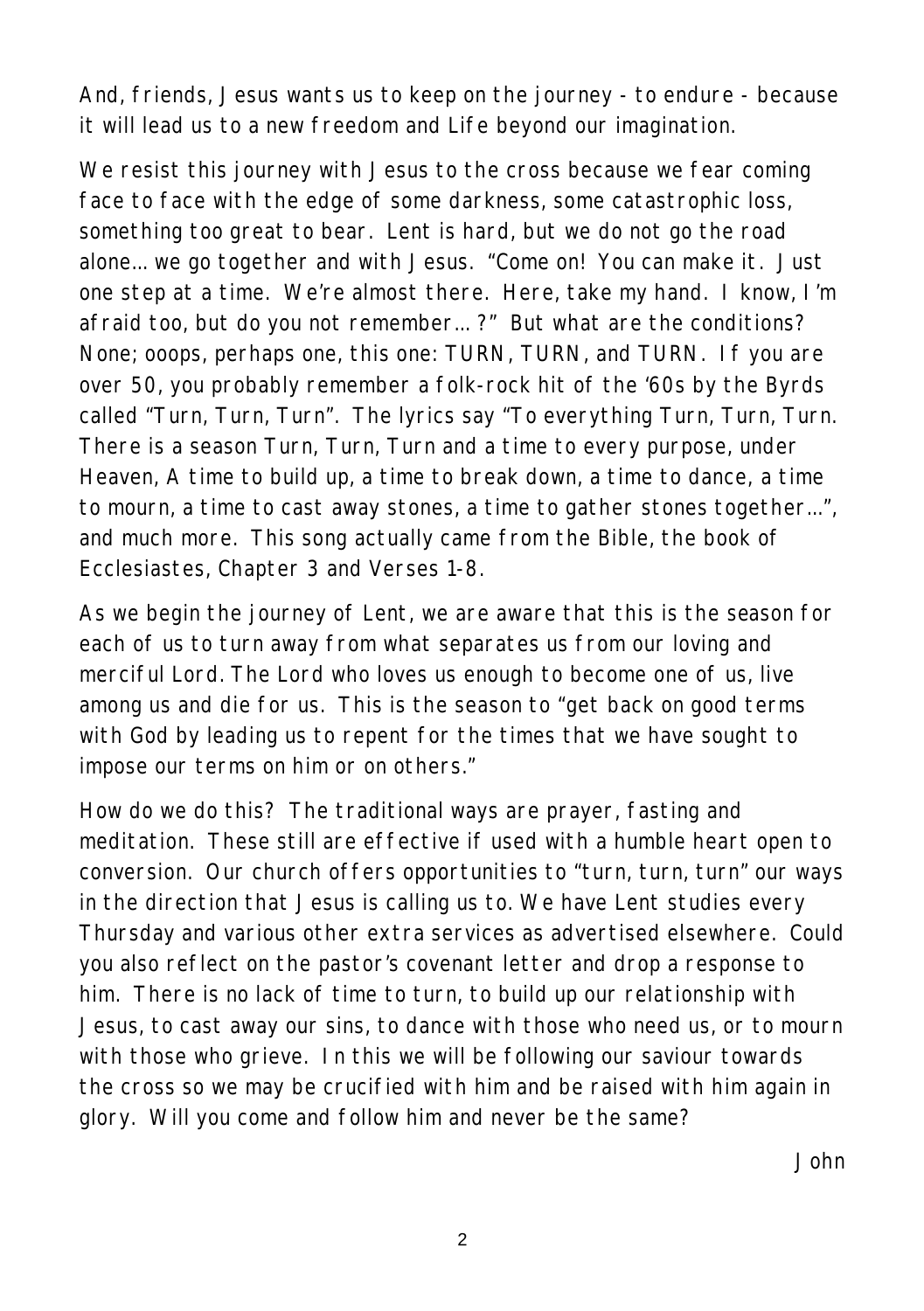## **KENYA 2005 UPDATE**

In August this year 25 people from the circuit churches will be going to Baraimu, a village in the Meru District of Kenya, to visit and help with the work of the newly formed charity Methodist Church Wimbledon Rafiki [Friends] Trust.

Travel costs for each of us will be around £850 and we need to raise money for the charity as well - so we are holding a series of the popular

BIG BRUNCHES from 9am to 12 noon on the following Saturdays

- 16 April,
- $\bullet$  21 May,
- $\bullet$  18 June,
- 16 July

Please come; and if you could also help on the day it would be much appreciated

> *Joyce Plant, Simon Ward, Gwen Wildman, Tony Loft and John Nyota*

#### **THOUGHT FOR THE MONTH - MARCH**

I am writing this early, before the end of January, the reason being uncertainty. I am awaiting a hip replacement. Last August, when I was put on the waiting list, I was told that there would be a wait of six months, which would mean having the operation in February. Now I am told that I may have to wait another three months. On the other hand, I could receive a phone call one morning asking me to go in the afternoon. It makes planning ahead, giving firm dates for preaching appointments, or giving talks, an impossibility.

But isn't that true of all our lives? None of us knows what the future has in store for us. It is many years now since I have heard the abbreviation D.V. which stood for two Latin words meaning "God willing". We used to hear "The preacher next Sunday will be, D.V., Mr So-and-So." Now we don't feel the need to qualify our statements. We are more definite - but can we really be so certain? As we are reminded all too often, lives can come to an end very suddenly and very unexpectedly. We can only take each day as it comes, thank God for it, and do all that we can to live that day to the full. A good prayer with which to start each day is:-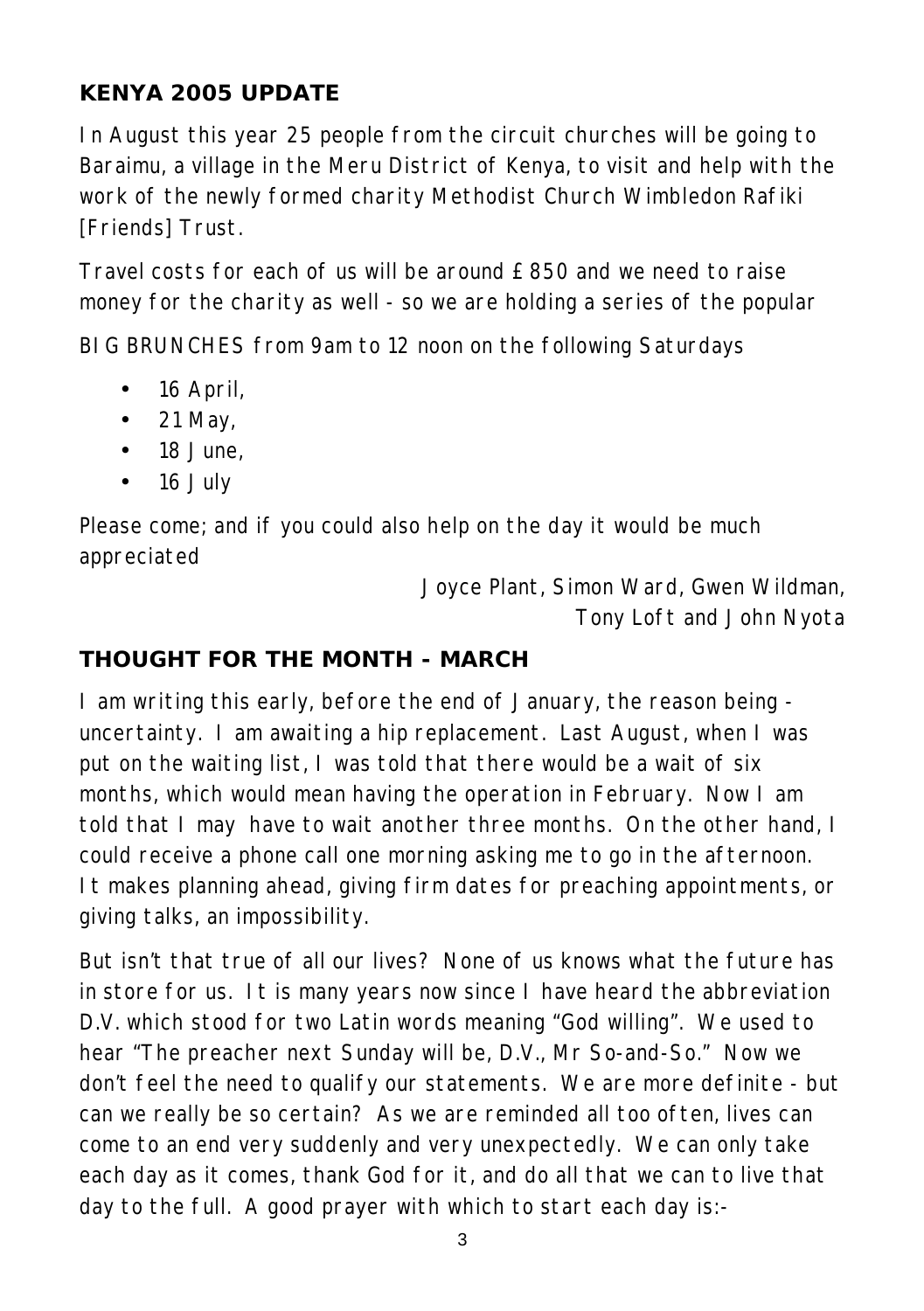Good morning, Lord. Thank you for this new day. Give me the wisdom to see its opportunities, the strength to face its challenges, the grace to be open to its promise. Give me your heart of love to do a favour, speak a kindness, offer a hand, celebrate a joy, share a sorrow or in some small way give of myself in love to another in your name. Amen

Life may be uncertain but God's help is always at hand and , if only we have the faith to ask for it, that help will be given.

*Bill Cox*

## **DATES FOR YOUR DIARY**

- **Wednesday 13 April**: 2nd Merton Park Guides are holding an evening of entertainment 7.30-9pm. Please come and join us: donations to a local charity. Refreshments will be served
- **Saturday 16 April**: 9am-12 noon: **Big Brunch**: come and help raise funds for our Kenya Project while enjoying good food and company

*To each is given a bag of tools A shapeless mass and a book of rules And each must fashion e'er life be flown A stumbling block or a stepping stone*

## **PASTORAL TRAINING WORKSHOP**

The fifth workshop for pastoral visitors took place at Raynes Park church on Saturday November 6th. Originally started by Anne Rusbridge in September 2002, the workshops have been open to anyone from the Circuit churches who is a pastoral visitor or who is interested in pastoral work,

The training on November 6th had the general theme 'Could you be Loved?'. I chose this title for two main reasons, One is that it ties in with a key new work from Methodist Resources'. "His Presence makes the Feast", a report on church members' attitudes to the Eucharist. The communion aspect of pastoral work was one I felt to be worth addressing, along with all the implications of the Eucharist for a church that strongly desires to be 'mission-shaped'. The other reason I chose this title is because I am a big fan of the Bob Marley song of the same name.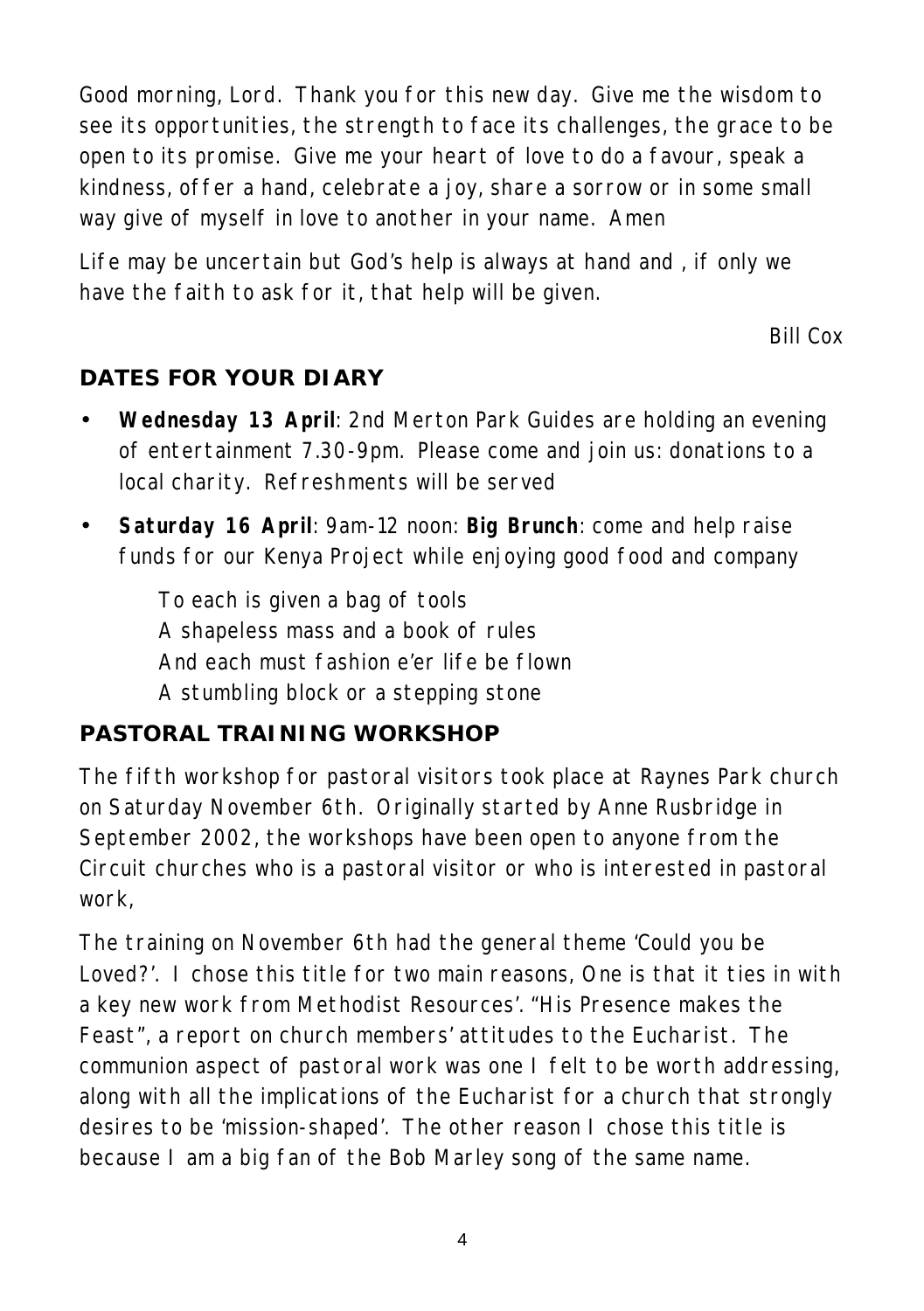The workshop was well attended and for the first time since the series started, we had representation from every church in the Circuit. This was most heartening. The content of the worshop drrew upon concerns which pastoral visitors had generated in the previous workshop which took place last year. The topics included witnessing to users of the church buildings, different ways of being 'church' and how we can support each other. Once again, it was the pastoral visitors who generated the content of the training session. This made for a dynamic and well-focussed workshop, with time allocated for both whole and small group discussions.

The great strength of the pastoral training lies in the fact that pastoral visitors can share and contrast their different experiences and approaches from around the Circuit. Above all, pastoral visitors provide support for each other in an environment of implicit trust and confidentiality. This to me seems invaluable. I would like to thank everybody who came along on November 6th and made it such a worthwhile training, thanks also to everyone in the Circuit who helped to publicise it in the churches through the newsletters and notice boards.

There will be another pastoral training workshop just before or just after Easter.

*John Vanek Lay Worker.*

## **BE SILENT**

Silence is the way to make solitude a reality. "I have often repented of having spoken", said Arsenius, "but never of having remained silent". Too often our words are shallow or even destructive. We are bombarded with words through the media.. In silence we hear God, in silence the inner fire of the Holy Spirit is kindled, in silence we find perspective, guidance, the right words, inner peace and wholeness.

*[from the parish magazine of St. Nicholas Newbury]*

## **LETTER FROM THE CHAIRMAN OF THE SW DISTRICT**

January 2005

Dear Friends,

The New Year has begun on a tragic note with the news of the earthquake and tsunami in the Indian Ocean. Media pictures give us some idea of the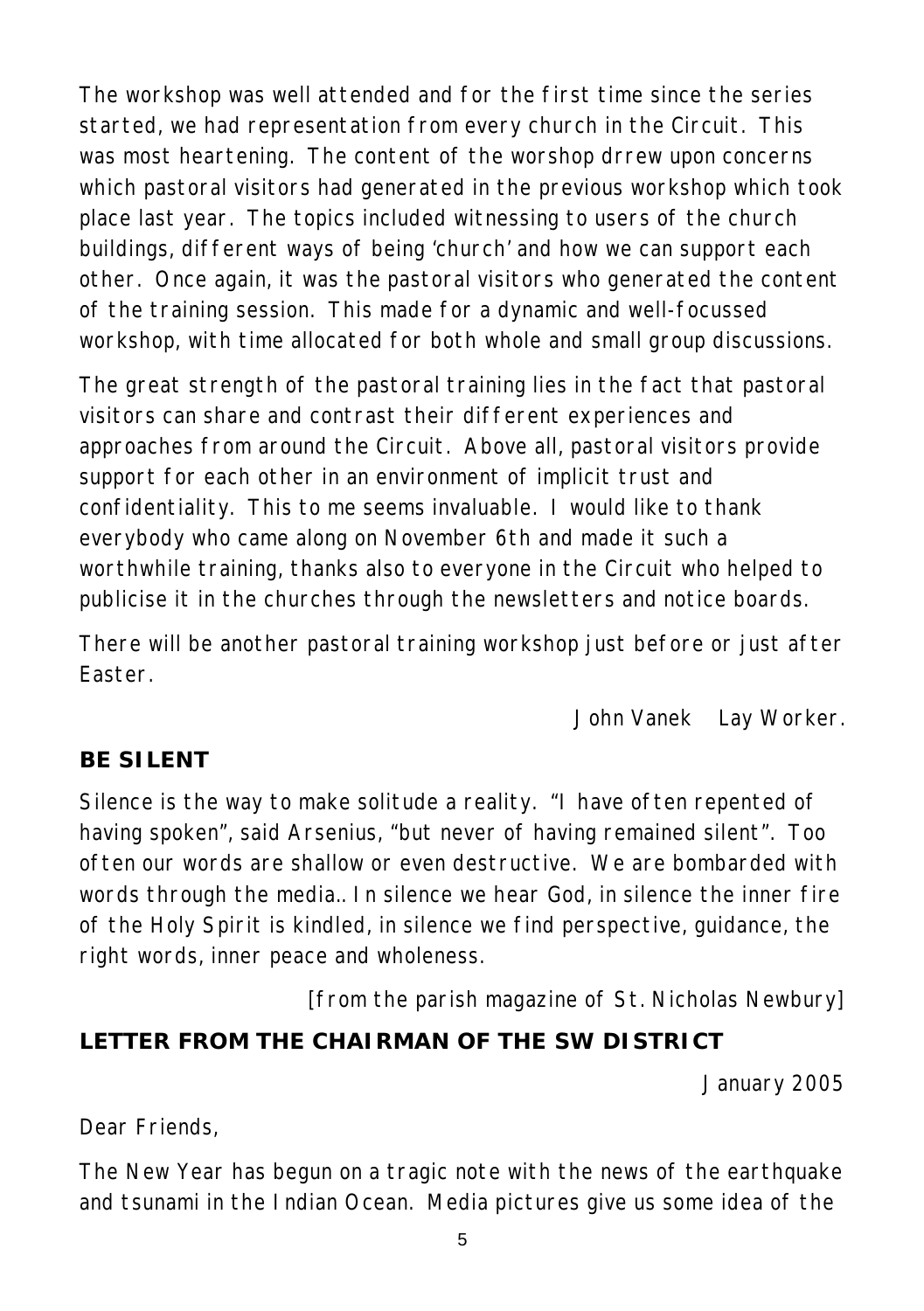scope of the devastation in the affected countries of south and southeast Asia; such images have sparked a generous response from individuals around the world, and governments have breathlessly tried to keep up as they have announced increasing amounts of official aid to the region. Some of you reading this letter will have personal stories to tell of love and loss. I am aware of one: the Revd David Jebb, a minister in the Aldershot, Farnborough and Camberley circuit, lost his father, sister and nine other family members when the tidal wave struck his home town of Komari, on the eastern coast of Sri Lanka. Please pray for David, Jenet and the family, as you pray for so many others affected by the disaster, seeking, slowly, to rebuild their lives.

Not surprisingly, in the aftermath of such an event, people ask questions about the existence of a good God who can possibly allow such things to happen. For what I call the evangelical atheists and a host of secular commentators in the media, the tragedy is proof positive that 'God is dead'; there is almost a crow of triumph in their confident assertions, and a kind of pitying condescension towards people of faith. But such questions have been around for a long time: in the Old Testament, the Book of Job tests questions of faith, doubt and despair in the face of intense human suffering and yields no easy answers. (By way of an aside, if you want a contemporary novelist's own response to this most searching of Biblical texts, then may I recommend to you Muriel Spark's 'The Only Problem'.)

But for a moment, let us imagine a world in which there were not only no earthquakes, floods and storms, but no innocent human suffering either. In this utopia, every time a faulty gene was on its way to being transmitted to an unborn child, the hand of God, as it were, would intervene to correct the flaw. Every time a train thundered towards an obstruction on the track, every time a hospital computer system failed at a critical juncture, this God would again and always miraculously intervene to save the day.

Such a world is unrecognizable to us; such a God is unrecognizable to us. Beyond the events of Boxing Day 2004 are the anonymous stories of undeserved pain, disease and loss of life, which are daily facts for hundreds of millions of people on this planet we call our home.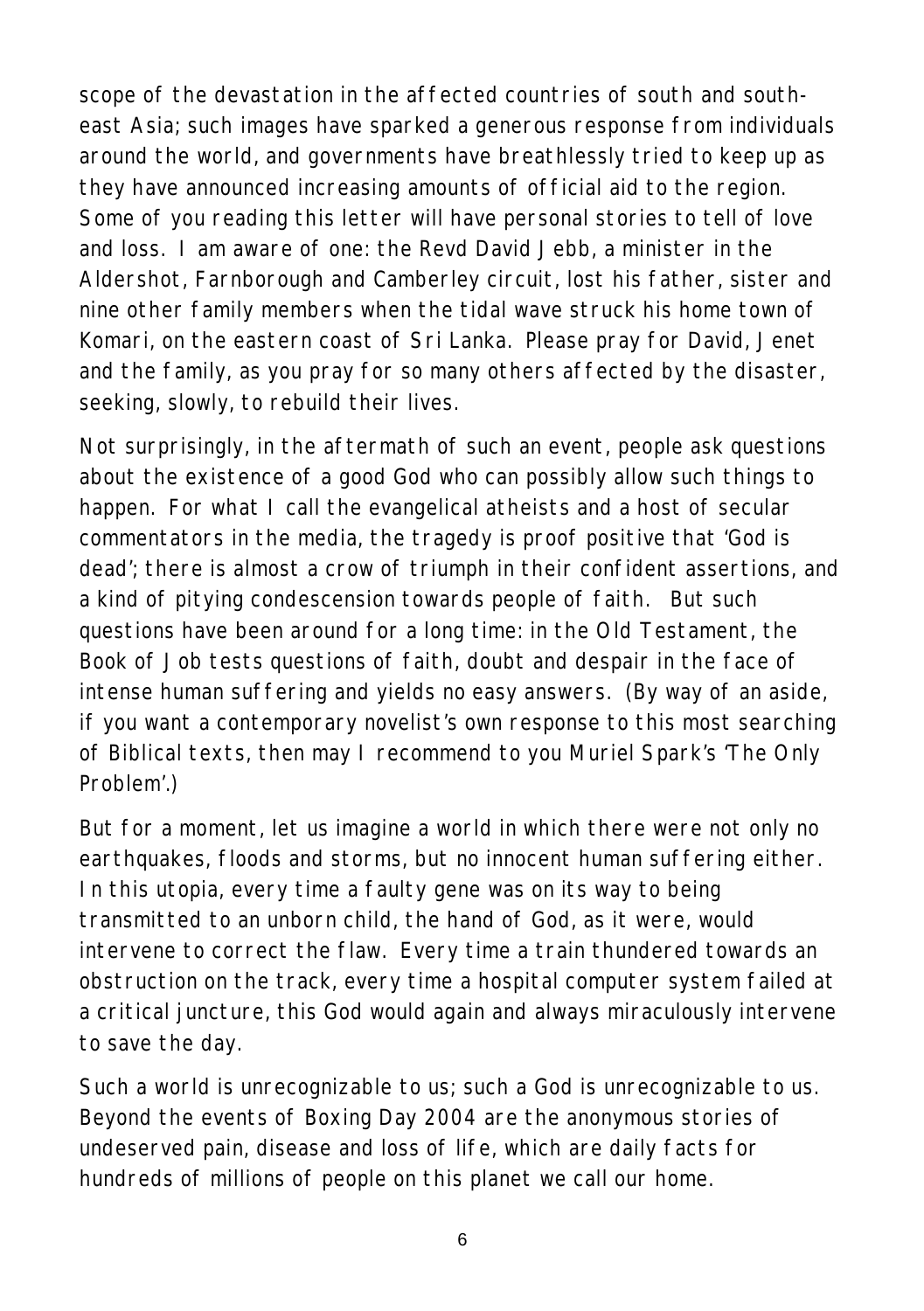For us as Christian people, this is the reality which forms the backdrop to the faith which we profess, the God in whom we dare to believe. In the beginning, according to the account in the Book of Genesis, we have the sense that God had to overcome the dark primal waters to initiate the process of creation. Water, as a symbol of chaos and disorder, flows through the story which the Bible tells of God's purposes in the world. Water floods and destroys the world; it is through water that God's people are brought from slavery to freedom; it is through a second exodus that they return from exile in Babylon - this exile which is like 'the days of Noah' (Isaiah 54:10) - a time of chaos and disorder; it is through water, in which we cannot breathe, that we are baptized into the death and resurrection of Jesus - his death like that of Jonah's being thrown into the sea, there to be swallowed by the monster called Death; it is at the foot of the cross where we discover the God who does not arbitrarily intervene to save his own Son - the God who absorbs not only human evil and sin but also innocent and undeserved suffering. What we know and understand of Easter is this powerful sense that chaos and disorder do not have the last word: love has the last word. The Resurrection of Jesus is for me an extraordinarily powerful metaphor for the transcendence of human suffering and a determination to give it meaning by the way we respond to it.

Isn't this what explains in part the amazingly generous response which people have made to the appeal for help in the aftermath of the earthquake? Many have given money; some have offered themselves and their skills to assist in the slow process of reconstruction in the affected countries. Whether God is acknowledged as the wellspring of such motivation or not doesn't bother me. What matters is that through such direct involvement in the sorrows of the world, we can become in our own small way the means by which the world can be healed. There is a hint of that right at the end of the Bible where the writer declares that in the new world, now already begun with the Resurrection of Jesus, 'there was no longer any sea' (Revelation 21:1)

Human altruism is not restricted to the religious; and if altruism is hardwired into the human brain, what evolutionary purpose does it serve? (This is the sort of question I should like answered more convincingly by Professor Richard Dawkins and all the other hard-nosed Darwinian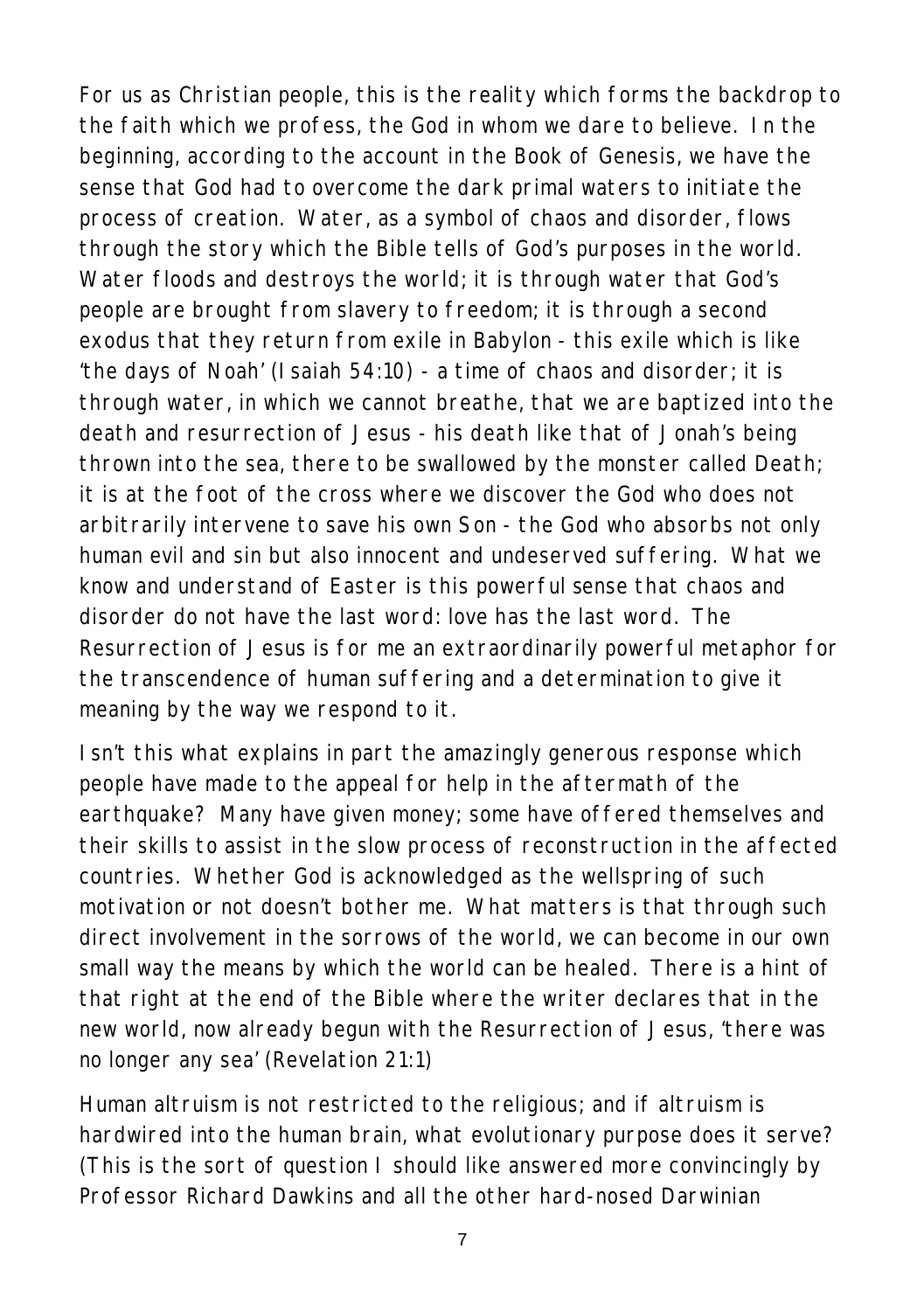scientists.) The fact is that we do have instinctive responses to human need and suffering which suggest that we are not at ease with a doctrine of 'survival of the fittest'. Despite the evidence of what human beings can be and do at their worst, we also have evidence for what they can be and do at their best. Realistic, unsentimental compassion was at the heart of the ministry of Jesus and the message of the unconditional love of God which he embodied and proclaimed, May it be at the heart of our lives - in generous giving and self-giving.

> *Best wishes, Yours ever, John*

#### **QUOTES FROM OUR ARCHIVES - MARCH**

**24 & 28 March 1933** architect's plans considered; [requested] provision of recess for communion table, moveable pulpit, floor boarding instead of wooden blocks ...architect to submit views on location of choir and harmonium ...meeting of local residents to be on 24 May

**6 March 1935** Mr A Southwell appointed caretaker

**14 March 1940** The proposed public house at the corner of Martin Way and Westcroft Gardens had not received the necessary permission this year to be erected.

Stoneleigh Gift Day: one third of the proceeds of the Spring Sale on 16 March should be allocated to Stoneleigh...opportunity should be given for gifts to be made ...Miss Gadd had resigned from the office of Circuit magazine distributor and Miss Allen was elected in her place

**16 March 1942** Holy Week arrangements. Mr Nodder reported that a United Procession of Witness and open air meetings had been suggested by the neighbouring churches for Good Friday ending with a Lantern Service at St. James Hall at 8pm. It was agreed to give the support of Martin Way

Mr Nodder reported that after due consideration by Mr Lawrence and the choir it was recommended that the 'Nunc Dimittis' be sung to a 'Wesley' tune and that the congregation be invited to remain behind one Sunday to get familiar with it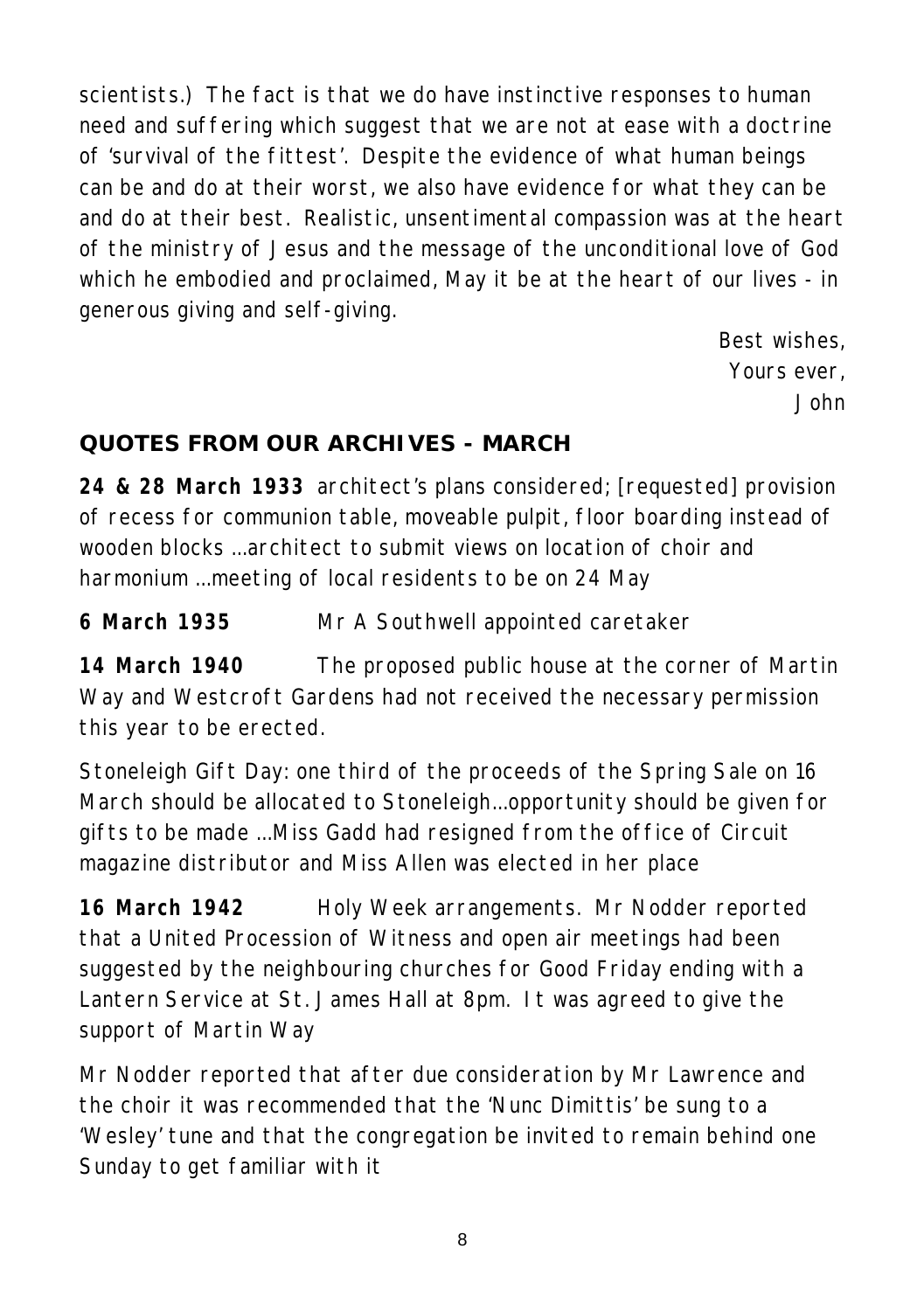**2 March 1945** Fellowship Meeting changed from Friday to Thursday and choir practice changed from Thursday to Friday ...names of Miss Maggs and Miss Reeve to go forward as applications to be given note to preach

**8 March 1948** Six Sunday Campaign: Rev G R Gostelow said that new people had come to the church and several fresh contacts had been made. Mr Morling said that the campaign was mainly acting as a challenge to the people already in the Church life. Miss J Reeves said that she thought we should use the medium of Prayer far more than we do, and asked that a special sermon might be preached about Prayer. She felt there was a strong need for more Prayer Meetings to be hald in the church

**7 & 26 March 1955** Mr Highet [and] his colleague Mr Rose had agreed to act as architects. They had already been down to survey the site at Martin Way and had prepared plans ...these were similar to the church at Woking

**7 March 1961** membership 172

--o0o--